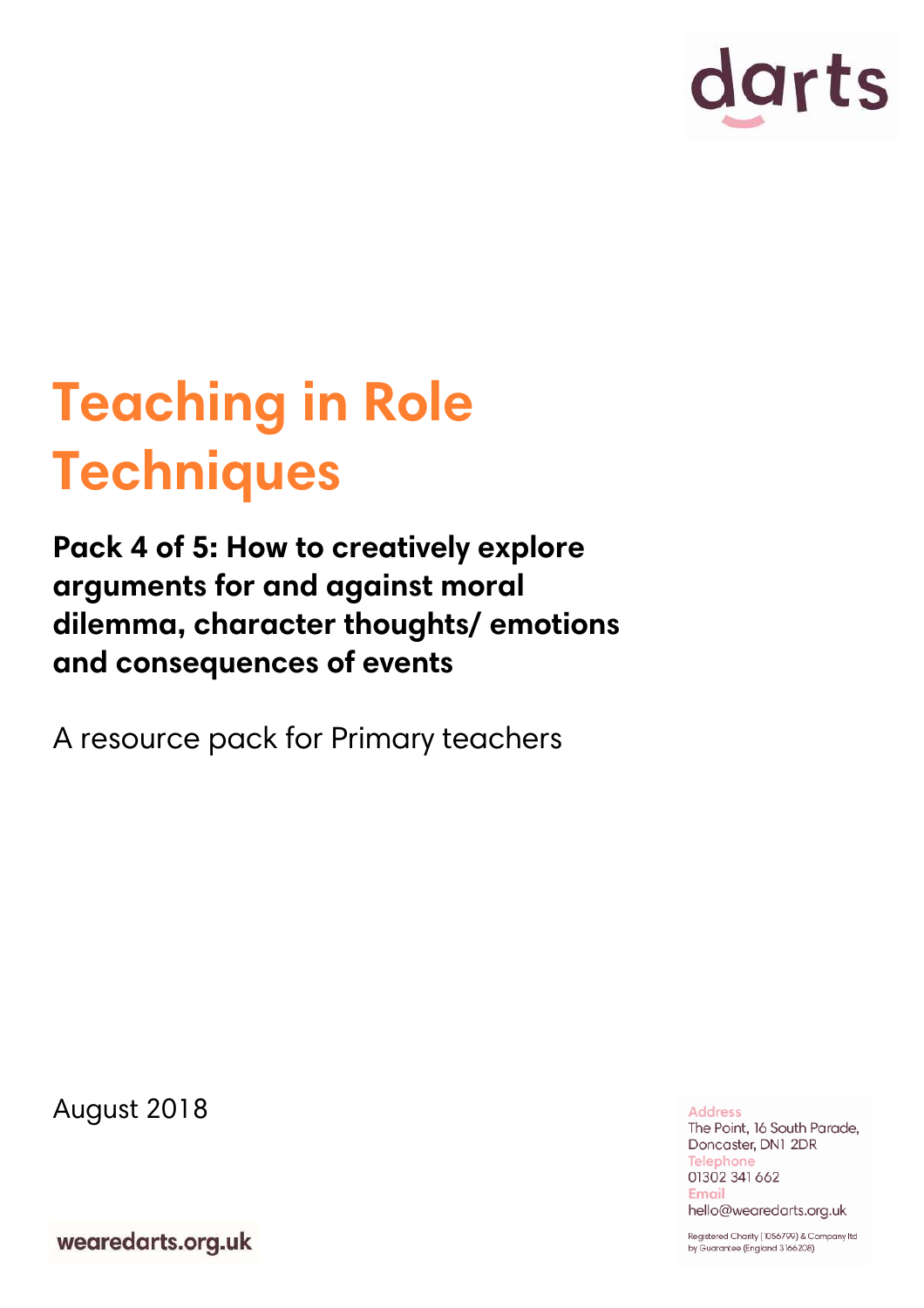# **Contents**

| About Teaching in Role   |    |
|--------------------------|----|
| About this Resource Pack |    |
| <b>Decision Alley</b>    |    |
| <b>Boxing Match</b>      | 5. |
| Forum Theatre            |    |
| <b>Mock Trial</b>        |    |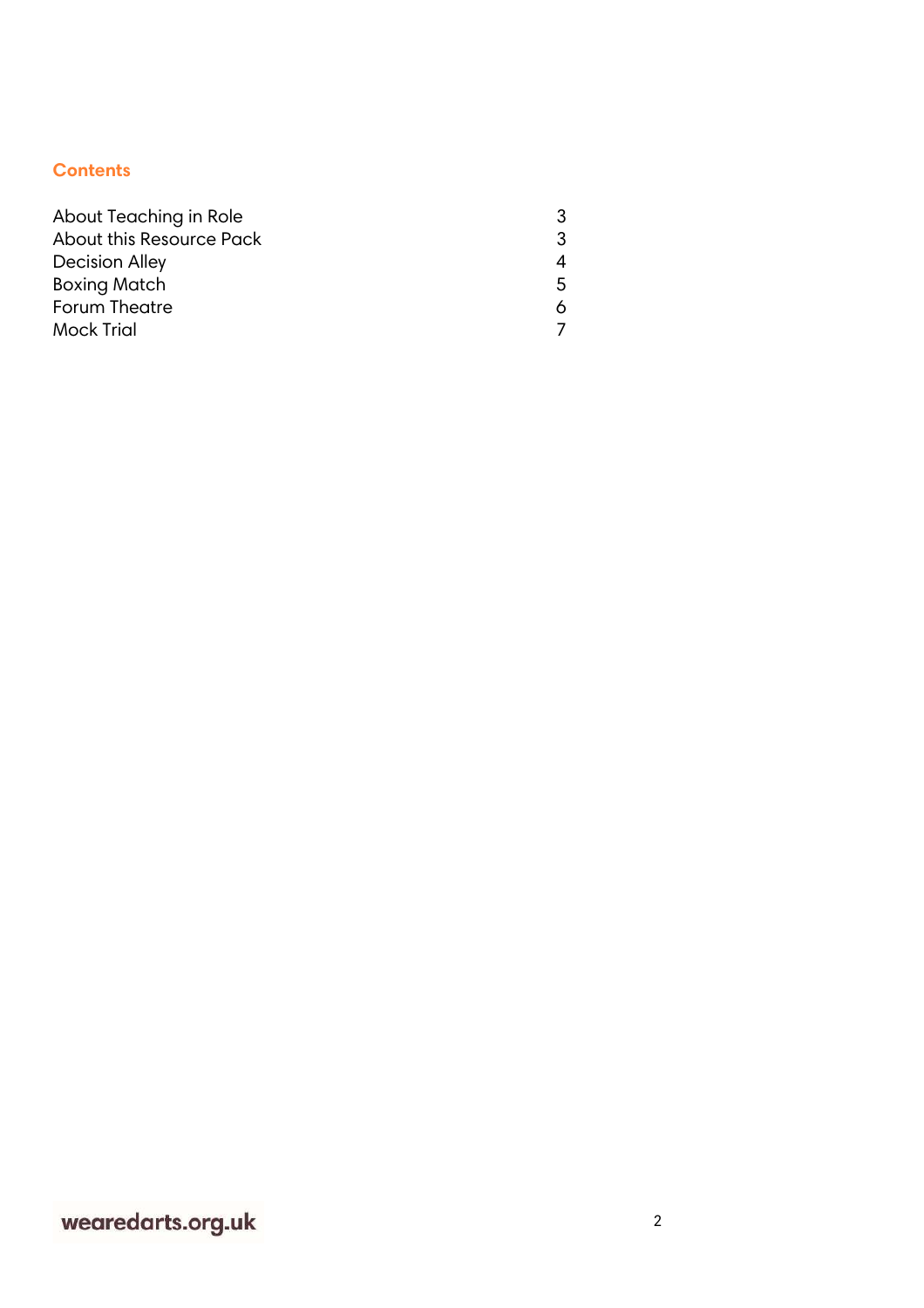## **About Teaching in Role**

'Teaching in Role (TiR) is an invaluable technique for shaping the dramatic process and developing student's learning. Simply put, the teacher or facilitator assumes a role in relation to the pupils. This may be leader, an equal, or a low-status role.' (David farmer, 2014)

Teaching in role allows teachers (and facilitators) to become part of the dramatic action to stimulate, engage and challenge pupils within their learning. By 'playing' alongside the pupils as the expert, equal or learner the teacher endorses this style of learning therefor making it more appealing and valuable.

#### **About this Resource Pack**

This resource pack contains a number of suggested Teaching in Role activities related to literacy that can be used as part of your lesson plan. These activities are designed to develop confidence and increase engagement in the chosen topic or text.

This pack focuses on how to introduce the text and begin to creatively explore the setting. You can pick and choose which activities you would like to do depending on the specific outcomes you would like to achieve, allocated time and individual needs.

Each activity can be carried out in isolation, but also includes some example follow-on drama and literacy activities that complement or develop the original technique.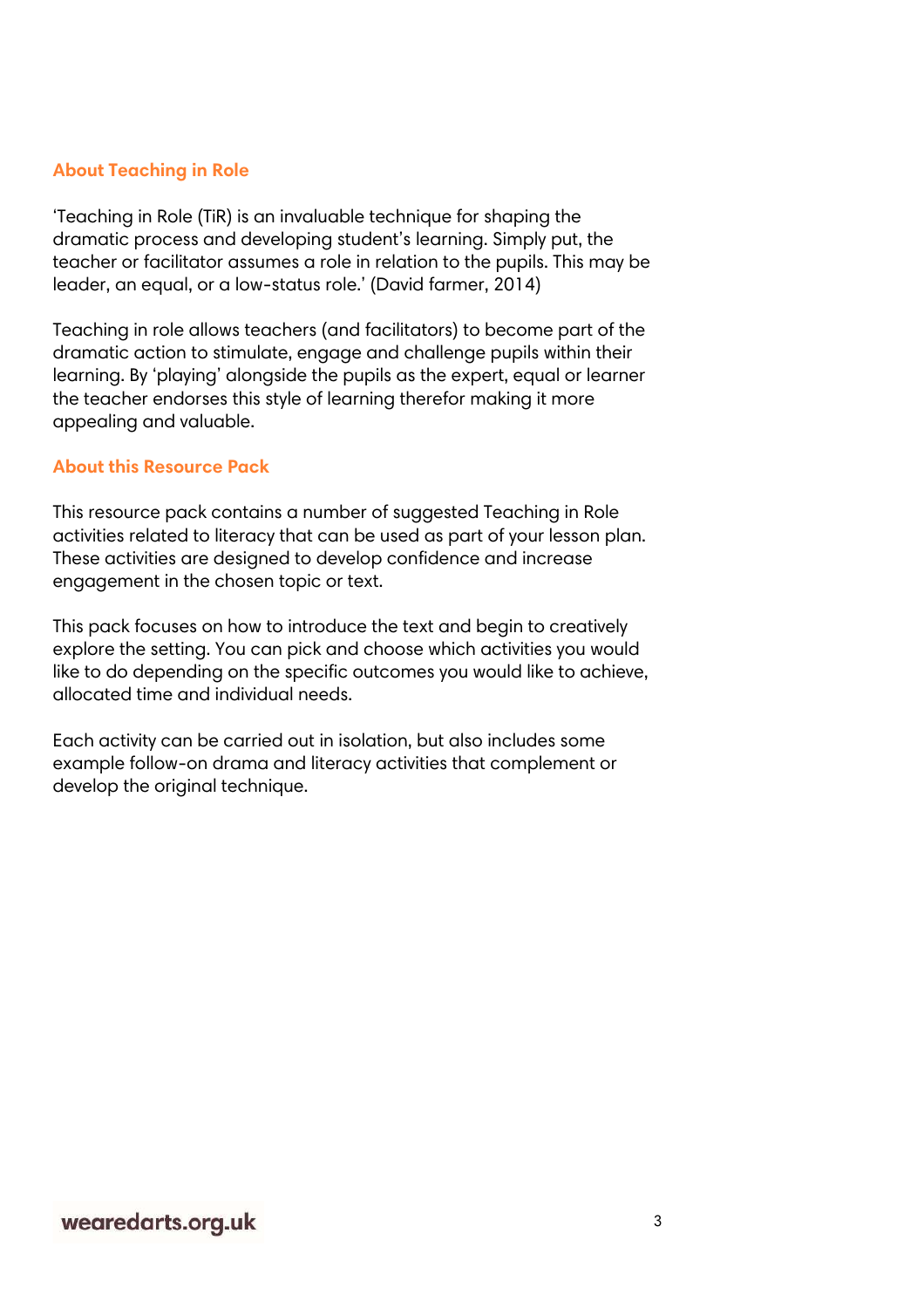## **Decision Alley**

## **How to do it**

The class forms two lines facing each other. One person (the teacher or a participant) is in role as a character who has a dilemma of some kind or a decision to make. As they walk between the lines each member of the group speaks their advice. It can be organised so that those on one side give opposing advice to those on the other. When the character reaches the end of the alley, s/he makes her decision.

This is a useful technique for exploring any kind of dilemma faced by a character. It is a fun and active game that helps the children to generate ideas for persuasive argument/ reasoning and understanding a character's possible motivations.

## **Why do it?**

- Teamwork and collaboration
- Speaking and listening
- Inferring and deducing
- Creativity
- Performing
- Improvisation
- Confidence building
- Immersive

## **Follow on activities**

**Literacy** 

- Diary entry
- Letter writing
- Persuasive argument

## Drama

- Hot Seating see pack 2, page 5
- Boxing Match see page 5
- Forum Theatre see page 6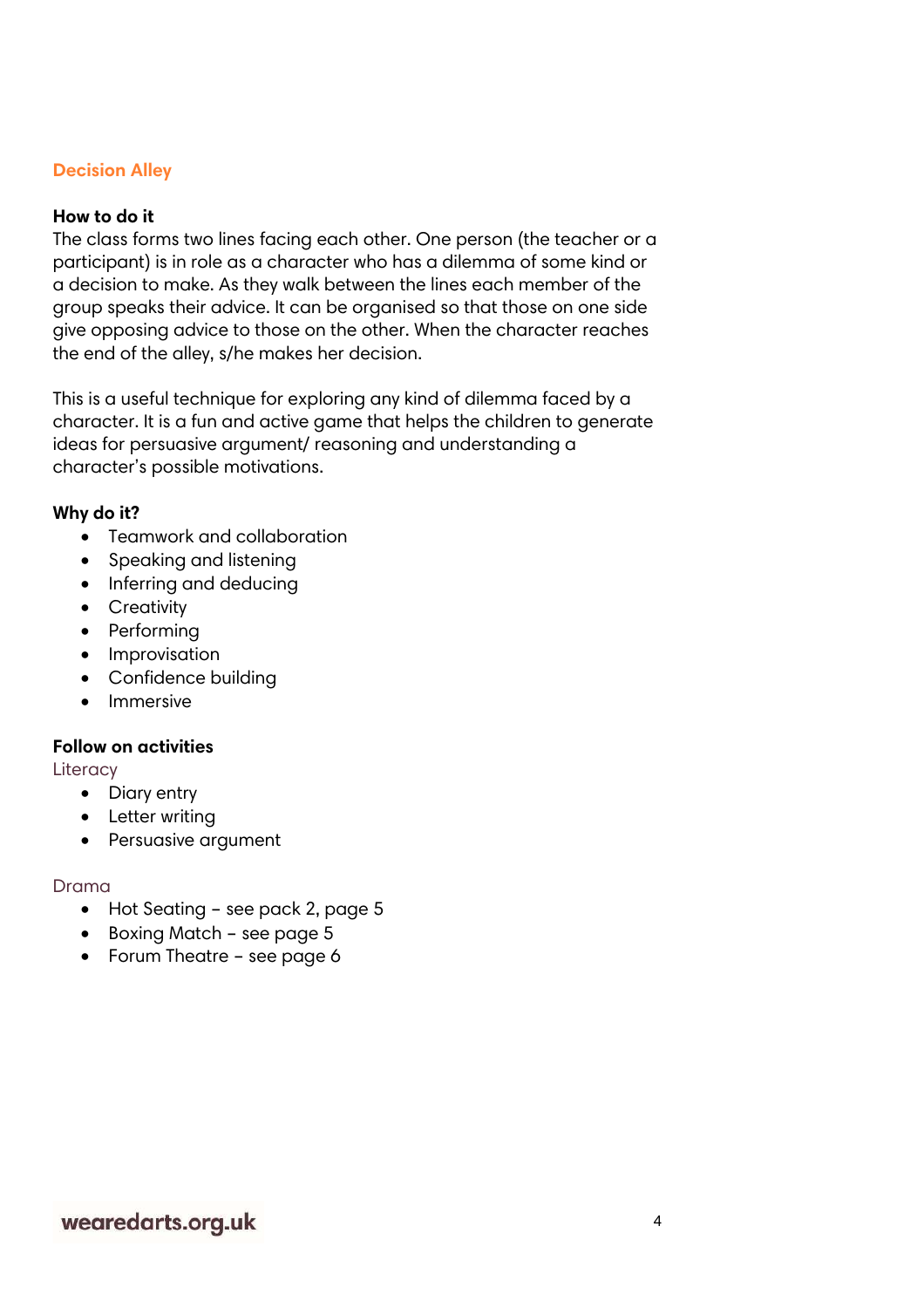## **Boxing Match**

## **How to do it**

Split the children into two groups and chose one person from each group to be the 'boxer'. The rest of the group is his/her team of coaches. The boxers step forward and present their argument for or against a particular topic. After each has said a few things or one/ both groups get stuck for what to say, the teacher rings the bell for the end of the first round. The boxers retreat to their 'corner' to have a few minutes to prepare ideas and arguments for the next round. After two or three rounds the groups switch and debate the other side.

This is a useful technique to debate an issue framed in a fun, active game involving the whole class. Children have to continuously come up with better persuasive arguments and when/if they switch at the end, they are challenged to empathise and understand the counter arguments.

## **Why do it?**

- Teamwork and collaboration
- Speaking and listening
- Debating
- Inferring and deducing
- Creativity
- Performing
- Improvisation
- Confidence building
- Quick response

## **Follow on activities**

**Literacy** 

- Letter writing
- Persuasive writing

## Drama

- Hot Seating see pack 2, page 5
- Free Play/ Replay see pack 2, page 9
- Flash Back, Flask Forward see pack 3, page 5

# wearedarts.org.uk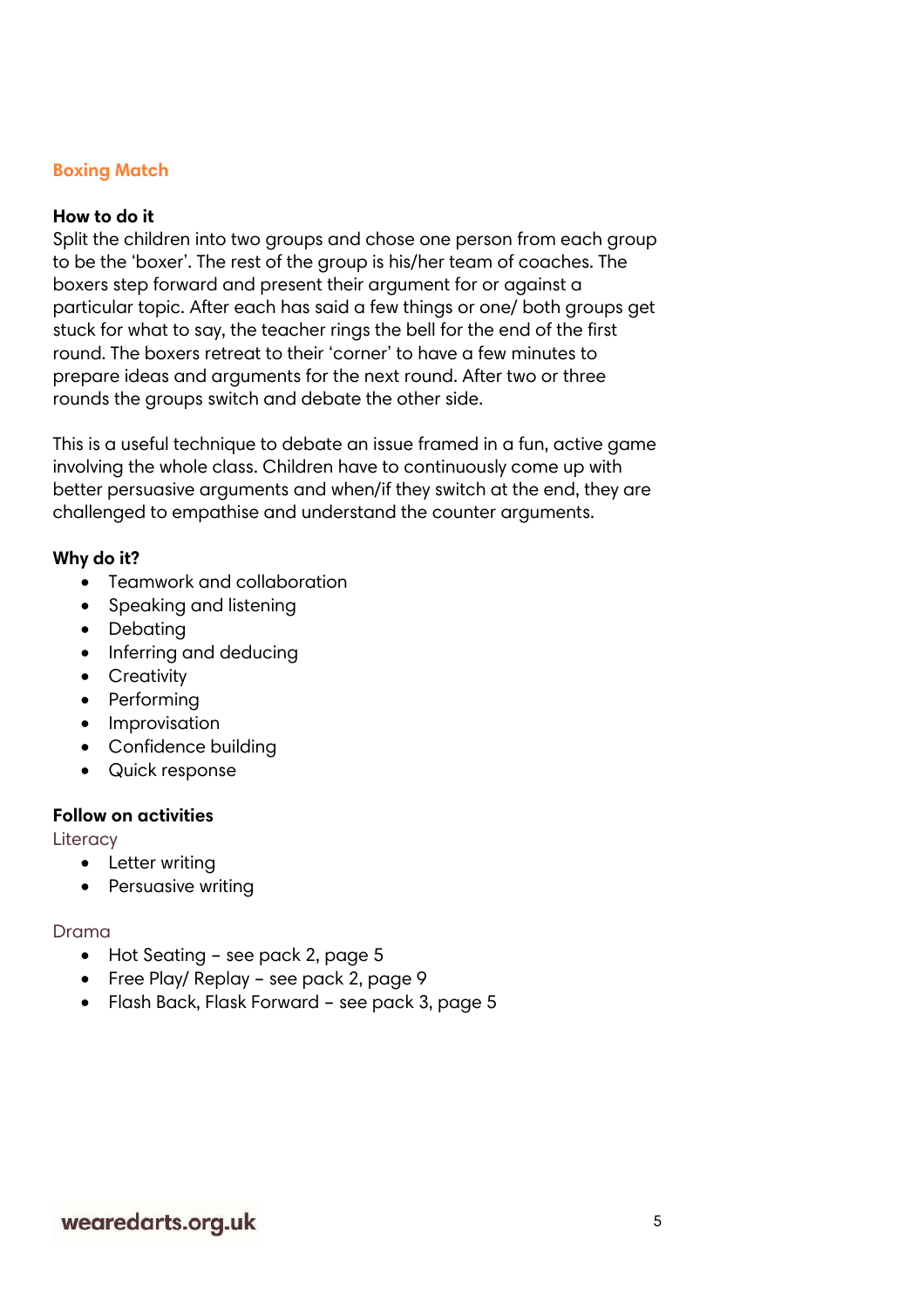## **Forum Theatre**

## **How to do it**

A short scene or role play is enacted where there is some kind of conflict and one of the characters does not achieve what they want. Replay the scene again. This time the children can shout stop at any time and suggest what the actor should do or say differently to try to achieve a better outcome. Once you have done this once or twice, the children can be asked to step into the role and replace the actor to demonstrate their idea themselves.

This activity develops communication skills as the children experiment with tone of voice and physical expression, as well as trying out strategies and finding solutions. It allows them to demonstrate their own ideas physically and creatively.

### **Why do it?**

- Teamwork and collaboration
- Speaking and listening
- Inferring and deducing
- Creativity
- Performing
- Debating
- Improvisation
- Directing
- Confidence building

#### **Follow on activities**

**Literacy** 

- Script writing
- Persuasive writing

#### Drama

- Mock Trial see page 7
- Devising
- Boxing Match see page 5